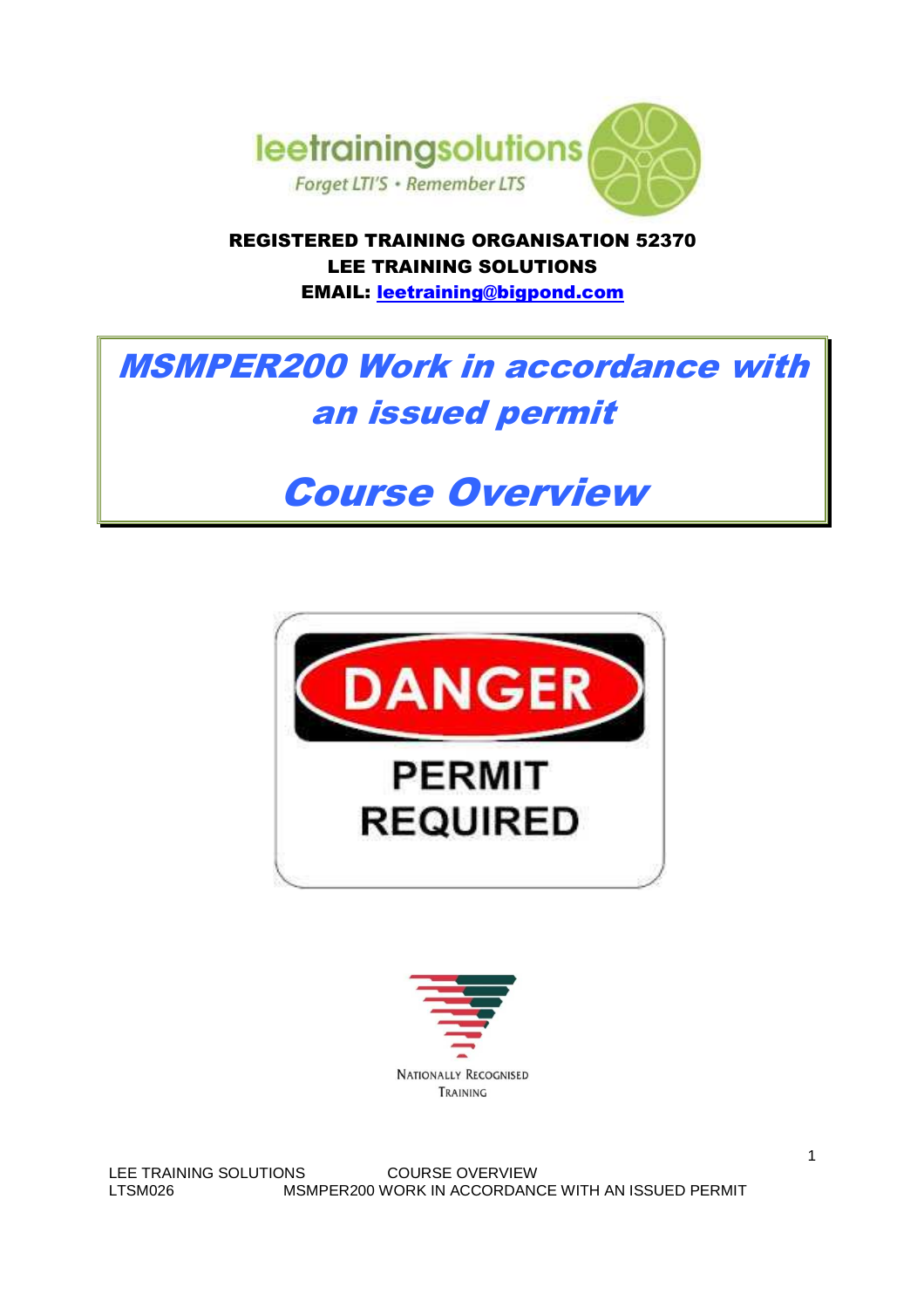

# **COURSE OVERVIEW INFORMATION**

### **Course Description**

**MSMPER200 WORK IN ACCORDANCE WITH AN ISSUED PERMIT** 

The course provides enrolled candidates with job opportunities in the Industry Mining, Construction and Resource industry.

The course is delivered with off the job and on the job training by fully qualified Trainers and assessors for Lee Training Solutions Pty Ltd.

#### **Course Requirements**

- **Minimum of 18 years of age**
- The ability to read, write and communicate in English

# **Unique Student Identifier (USI)**

Lee Training Solutions will be required in order to process your competency after training has been completed a validation of your Unique Student Identifier number (USI).

#### **What is your (USI)**

The USI is a randomly-generated alpha-numeric code that is available online and at no cost to the student. That code will stay with that individual student for life and be recorded with any nationally recognised VET course that is undertaken.

#### **When must I give the number to the Trainer?**

The USI must be given to the trainer prior to training commencing for validation purposes.

#### **Will my USI number be secure?**

**Yes.** Under the Privacy Act 1988 and the legislation retaining to your USI number Lee Training Solutions must keep this number secure. This will be managed through our Student Management System (Job ready).

#### **Unique Student Identifier (USI) Exemption**

**Candidates can apply to the USI department at usi.gov.au for an exemption; Lee Training Solution must site an original copy of the exemption prior to training commencing.**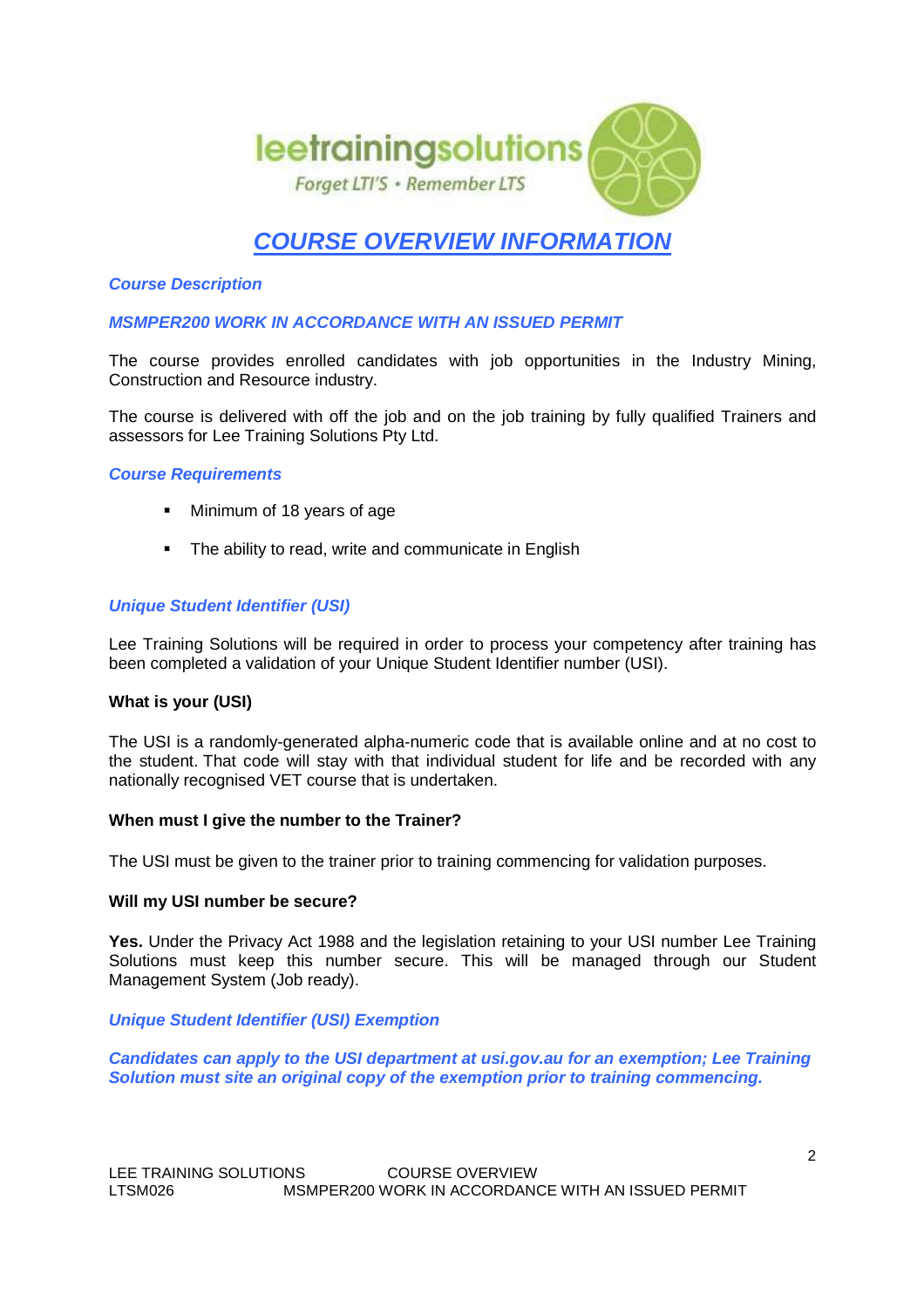

# **Career opportunities/ pathways**

On successful completion of the course, the Statement of Attainment achieved may lead to employment in the Mining, Resources and Construction industry.

# **Units of competency to be achieved**

The Course is achieved through gaining competency in the following unit.

# **MSMPER200 WORK IN ACCORDANCE WITH AN ISSUED PERMIT**

# **Unique Student Identifier (USI)**

As of the 1<sup>st</sup> January 2015, all students enrolling in nationally accredited courses must supply Lee Training Solutions with a Unique Student Identifier (USI) as per the USI Act 2014 before a Statement of Attainment can be issued.

Lee Training Solutions does not provide a service to obtain this USI number however this can be obtained prior to the course by going to www.usi.gov.au and following the prompts.

#### **Personal protective equipment**

Personal protective equipment is needed to ensure the Safety and Health of all candidates undertaking the course. It is a course requirement that the following minimum personal protective equipment is brought to the course:

- Safety boots
- Long sleeve shirt
- Long jeans or trousers

#### **Stationary**

Candidates will be required to bring a pen to the course.

#### **Theory classes**

Learner guides are supplied to all candidates at the beginning of the course. Written assessment of the candidate's knowledge will be undertaken to ensure competency in line with the unit requirements.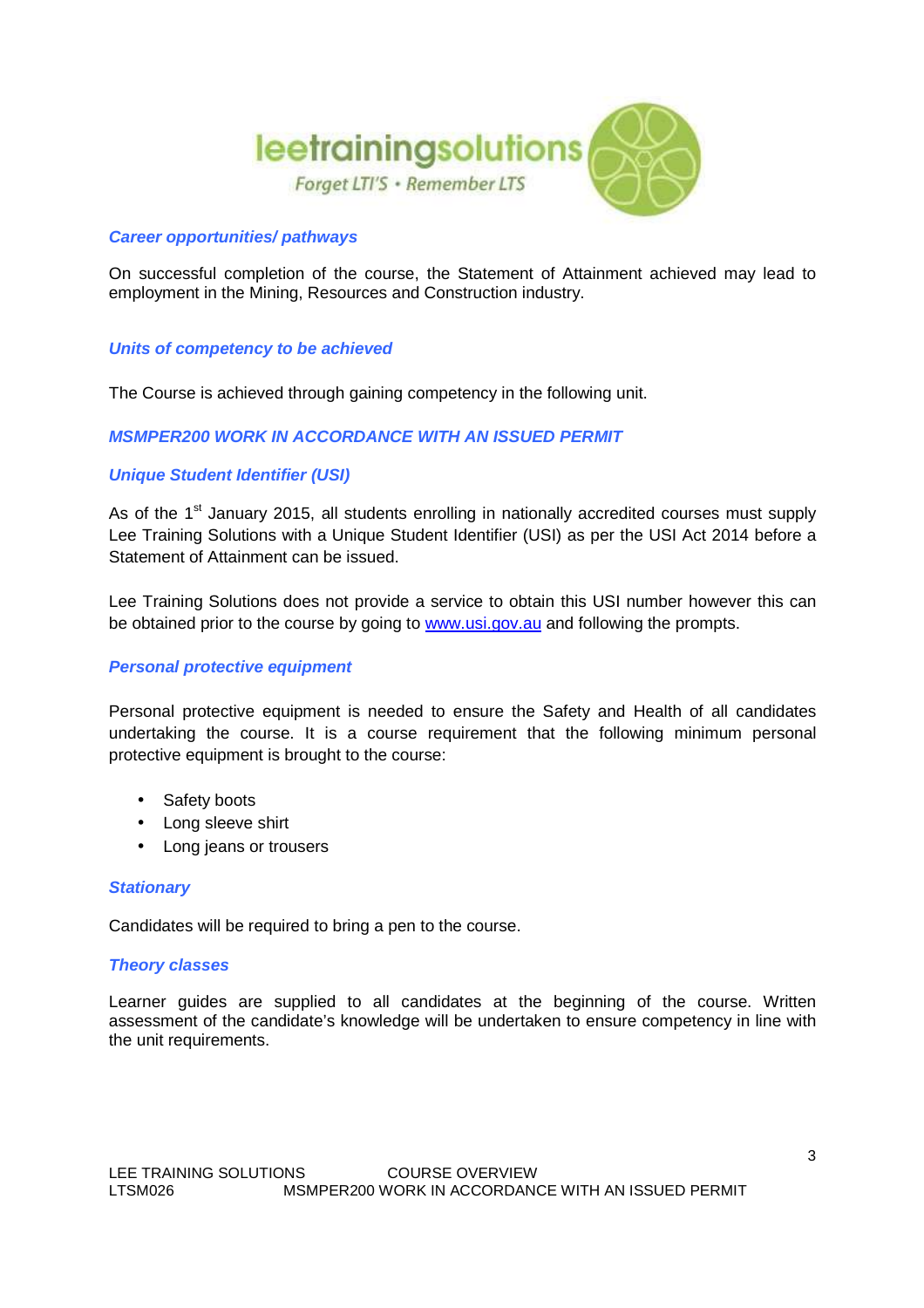

# **Practical component:**

Practical assessments are undertaken after the successful completion of the written assessment.

Practical assessments will be observed by the assessor to ensure that competency is achieved in line with the unit requirements.

Practical tasks must be undertaken in a safe manner otherwise a record of not yet competent may be recorded.

#### **Delivery mode and duration**

This unit is delivered over a half a day.

The delivery mode for the unit will be:

- Course presentation
- Written assessment
- Practical assessment

#### **Competency Achievement**

Lee Training Solutions provides appropriate learning support to all candidates through its training and assessment delivery applying reasonable adjustment to training and assessment where learning difficulties are experienced by the candidate. 1 re assessment will be provided to assist a candidate to gain competency. However where this re assessment is provided and a candidate has not yet gained competency a repeat of training and assessment in any unit of competency will attract further course fees.

#### **Recognition of Prior Learning**

RPL is a form of assessment that acknowledges skills and knowledge gained through:

- Formal training conducted by industry or education
- Work experience
- Life experience

The main principle of RPL focuses on the outcomes of learning rather than when or where the learning occurred. Evidence of competency is collected by the candidate and submitted to the nominated assessor and assessment is made based on the required industry standard within the relevant training package unit of competency.

If you believe this may apply to you for any part of the course, then you should request an application kit during the enrolment process.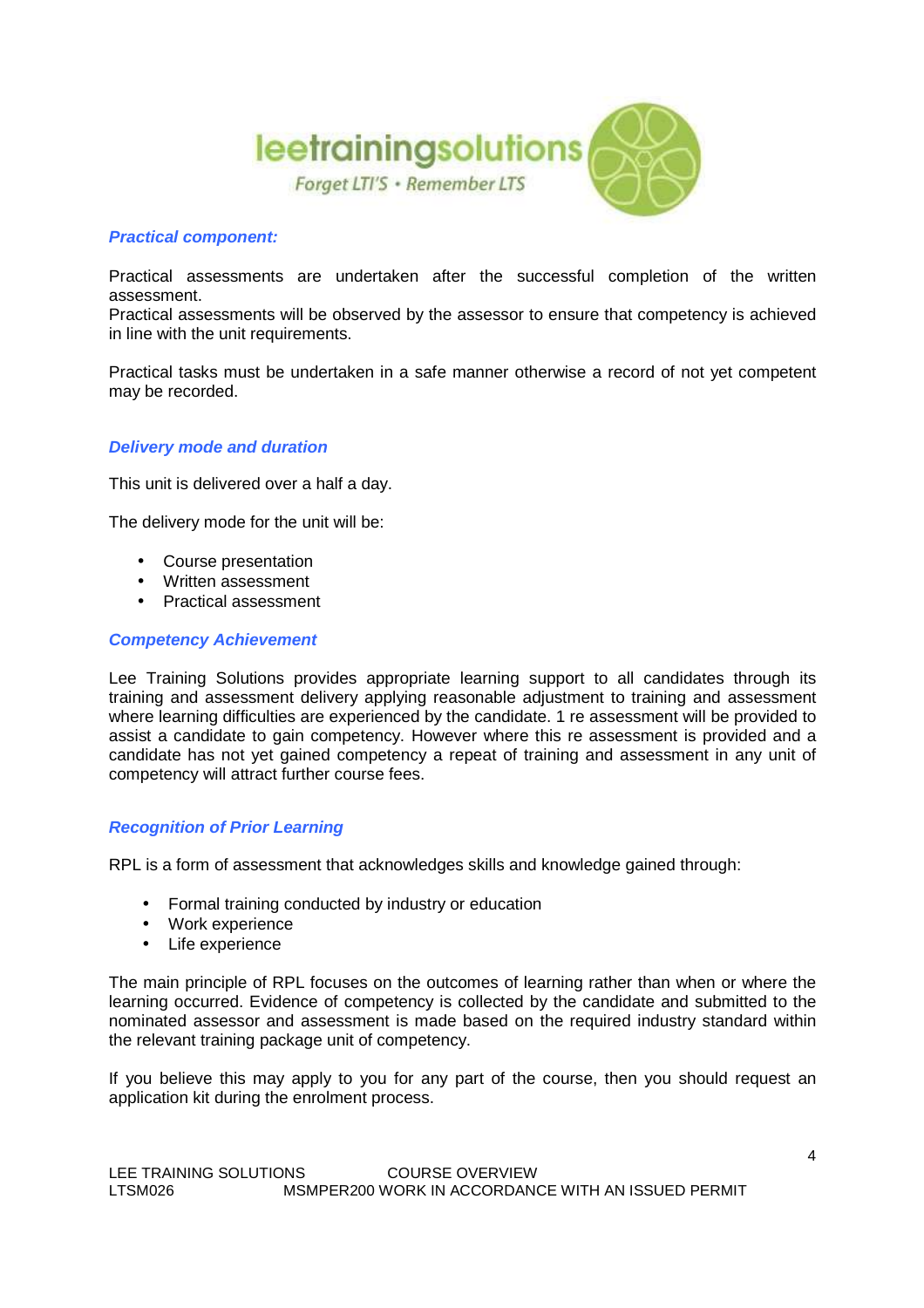

# **Course Fee:**

The following course fees relate to this unit:

- Course fee- As per advertised price
- Secondary assessments- \$80 including GST per person
- Day rates for large bookings can be arranged by contacting Lee Training Solutions
- Companies will be charged GST on training provided

# **Reissuance**

Is a fee payable when an original copy of the Statement of Attainment for a course you have undertaken, with Lee Training Solutions is requested at a future date

- Reissuance fee-  $$50$  GST-\$5 Total-\$55
- RPL will be \$150 plus any associated costs upon application.

#### **Travel arrangements**

#### **Travel arrangements for the Trainer and Assessor for work outside the Perth metro area is charged at cost plus 15%.**

#### **Alternately travel arrangements can be made by the client by issuing Lee Training Solutions with travel arrangement documentation prior to course commencement. Recognition Policy**

Lee Training Solutions has a policy in place that recognises all Qualifications that are issued by other Registered Training Organisations.

### **Payment methods**

#### **Booking form and invoice will note payment method.**

#### *Fees Paid in Advance*

**Lee Training Solutions** will only enrol candidates who have paid the required course fees in advance or Employer has supplied a Purchase Order number.

**Lee Training Solutions** will only accept a maximum of \$1000.00 candidate fees in advance of course commencement.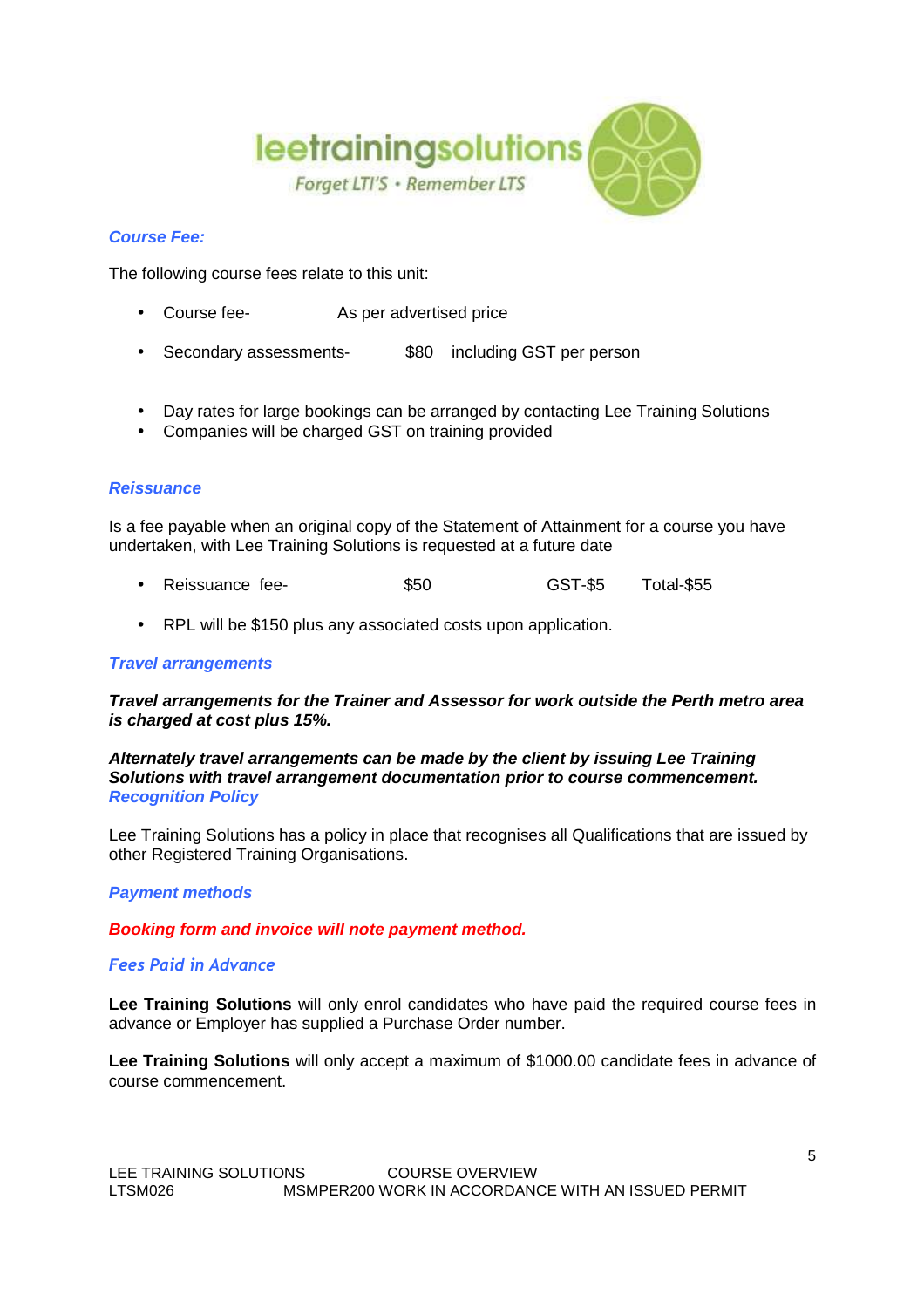

Following course commencement fees required to be paid will not exceed \$1500.00 for any part of course that is yet to be delivered.

# *Additional Service Costs*

Once **Lee Training Solutions** issues a Statement of Attainment to a candidate and the candidate requires reissue of the Statement of Attainment in the future a service fee of \$55 GST inclusive will apply.

#### **Course Completion Guarantee**

Once the candidate has commenced their chosen course **Lee Training Solutions** will guarantee to complete the training and/or assessment within the course duration and will further negotiate the timing for completion of the course if a candidate is unable to complete the course due to illness or extenuating circumstances.

#### **Refund**

In the case of early withdrawal **(Valid reason agreed by Lee Training Solutions)** from the course, where 20% or less of the course has been provided to the candidate a 100% refund less \$30.00 admin fee will apply. Where less than 50% of the course has been provided to the candidate a 50% refund less \$30.00 admin fee will apply. Where 50% or more of the course has been provided to the candidate no refund will apply.

#### **If Lee Training Solutions is not notified 5 days prior to booking the course the whole course fee will be charge to the client.**

#### **Please contact us immediately if unable to attend the course: Phone 0409 686 639**

#### **Complaints and Appeals**

The complaints and appeals policy of **Lee Training Solutions** provides an avenue for candidates to address their complaints and appeals to **Lee Training Solutions** Management and have them dealt with in a constructive and timely manner. All outcomes of complaints and appeals will be responded to in writing. If resolution is not reached an Independent adjudicator may be sought at little or no extra cost to the candidate.

#### **Please note: Complaints and appeals must be lodged within a 48 hour period from the completion of the course or will not be considered.**

#### **National Training Complaints Hotline**

**The government has introduced the National Training Complaints Hotline for candidates who to make a complaint about any training issues they may have.** 

#### **They can be contacted on the following email address or phone number:**

**skilling@education.gov.au or 133873**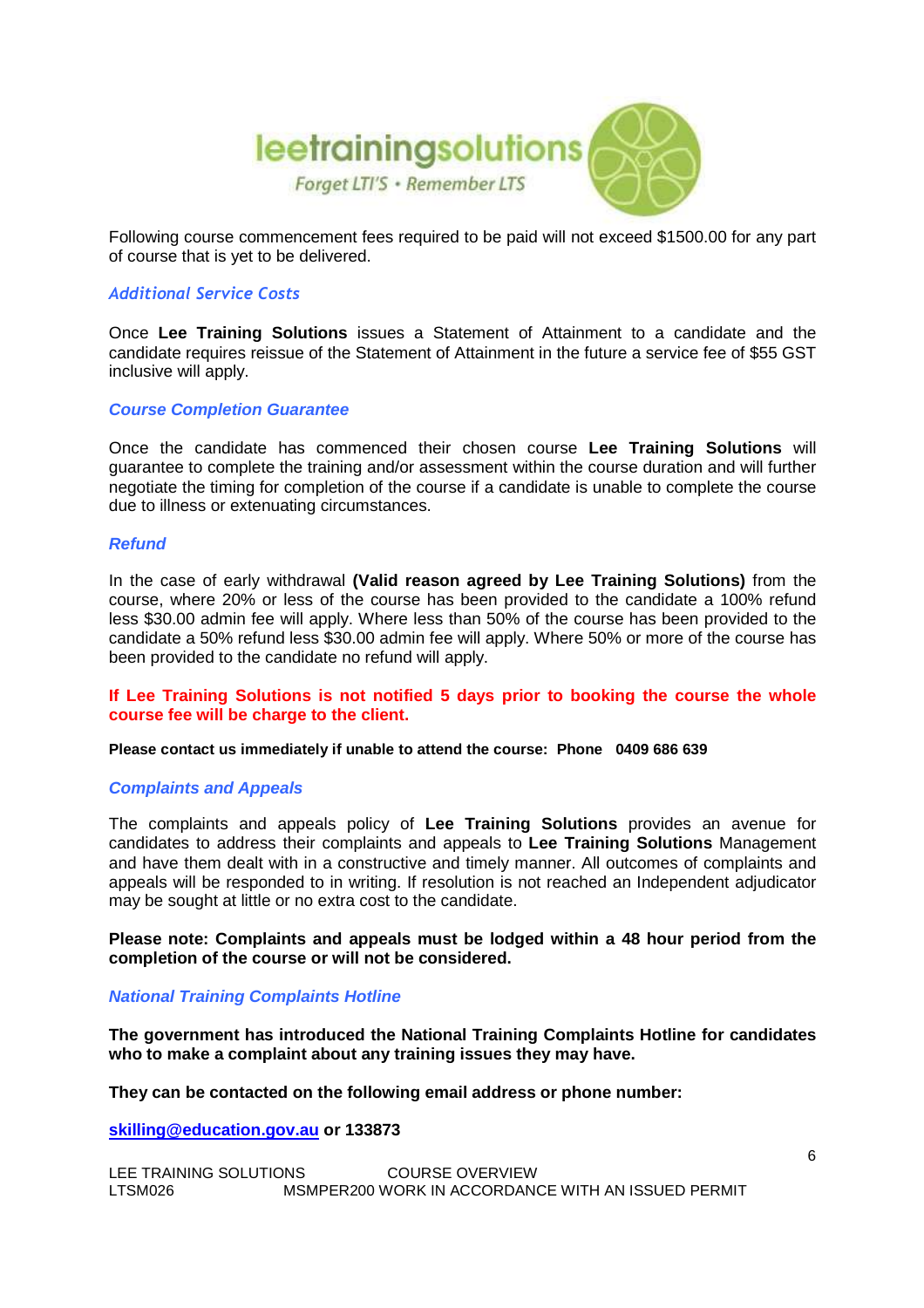

# **Lee Training Solutions can be contacted by email or phone**

Contact details: Lee Training Solutions Pty Ltd

Craig Lee Managing Director

PH 0409 686 639

Email; leetraining@bigpond.com